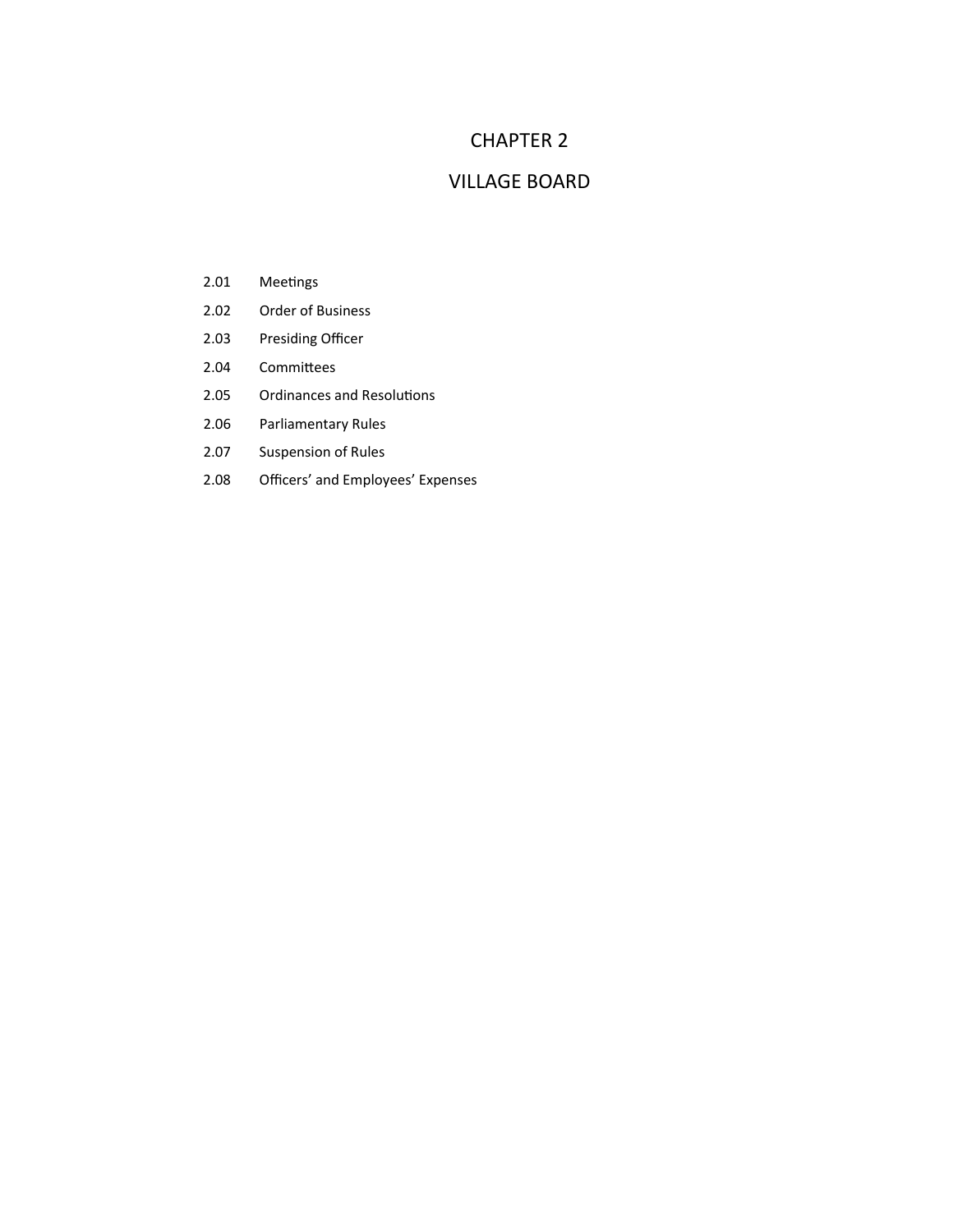**2.01 MEETINGS.** (1) REGULAR MEETINGS. Regular meetings of the Village Board shall be held on the second Monday of each calendar month at 7:00 PM in the Village Municipal Building. Any regular meeting falling on a legal holiday shall be held on a day designated by the Village Board.

(2) SPECIAL MEETINGS. Special meetings of the Board may be called by the Village President or 2 Trustees by filing a written request with the Clerk at least 24 hours prior to the time specified for such meeting. The Clerk shall immediately post a notice of the meeting, together with the agenda, and notify each Board member of the time and purpose of such meeting. Emergency meetings may be called upon no less than 2 hours notice, pursuant to §19.84 (3), Wis. Stats.

(3) ANNUAL ORGANIZATIONAL MEETING. The Village Board shall hold an annual organizational meeting on the second Monday of May.

 (4) MEETINGS TO BE PUBLIC; PUBLIC NOTICE. Except as provided in §19.84, Wis. Stats., all meetingsof the Village Board, committees thereof, and Village boards and comissions shall be open to the public and public notice given as required by §19.84, Wis. Stats.

(5) QUORUM. Four Village Board Members, including the Village President, shall constitute a quorum, but a lesser number may adjourn from time to time or compel the attendance of absent members.

**2.02 ORDER OF BUSINESS.** The business of the Village Board shall be conducted in the following

order:

- 1. Call to order by presiding officer.<br>2. Roll call. If a quorum is not prese
- Roll call. If a quorum is not present, the meeting shall be adjourned, which may be to a specified date.
- 3. Corrections and approval of minutes of previous meeting.
- 4. Comments by Public.
- 5. New Business, including introduction of ordinances and resolutions.
- 6. Unfinished Business from previous meeting.
- 7. Committee and Village officers' reports.
- 8. Payments of Claims
- 9. Adjourn

 **2.03 PRESIDING OFFICER.** (1) CONTROL OF MEETING. The Village President shall preserve order and conduct the proceedings of the meeting. A member may appeal from the decision of the presiding officer. Such appeal is not debatable and must be sustained by a majority of the members present, exclusive of the presiding officer.

(2) ABSENCE OF VILLAGE PRESIDENT. If the Village President is absent at any meeting, the Clerk shall call the meeting to order and preside until the Board selects a Trustee to preside for that meeting.

 **2.04 COMMITTEES.**  STANDING COMMITTEES AND APPOINTMENTS. At the first regular Board Meeting following the spring election, the Village President shall, subject to confirmation by the Village Board, appoint 3 Trustees to each of the standing committees. The Village President shall designate committee chairpersons. The standing committees are as follows:

- (a) Public Works Committee
- (b) Governance
- (c) Personnel and Finance Committee

(2) COMMITTEE OF THE WHOLE. The Village President may declare the entire Village Board a committee of the whole for informal discussion at any meeting or for any other purpose and shall be ex officio Chairperson.

(3) SPECIAL COMMITTEES. The Village President may appoint special committees and designate the chairperson of each.

(4) COMMITTEE REPORTS. Each committee shall, at the next regular meeting, submit a written or oral report on all matters referred to it. Such report shall recommend a definite action on each item. Any committee may request any Village officer or employee to confer with it and supply information in connection with any matter pending before it.